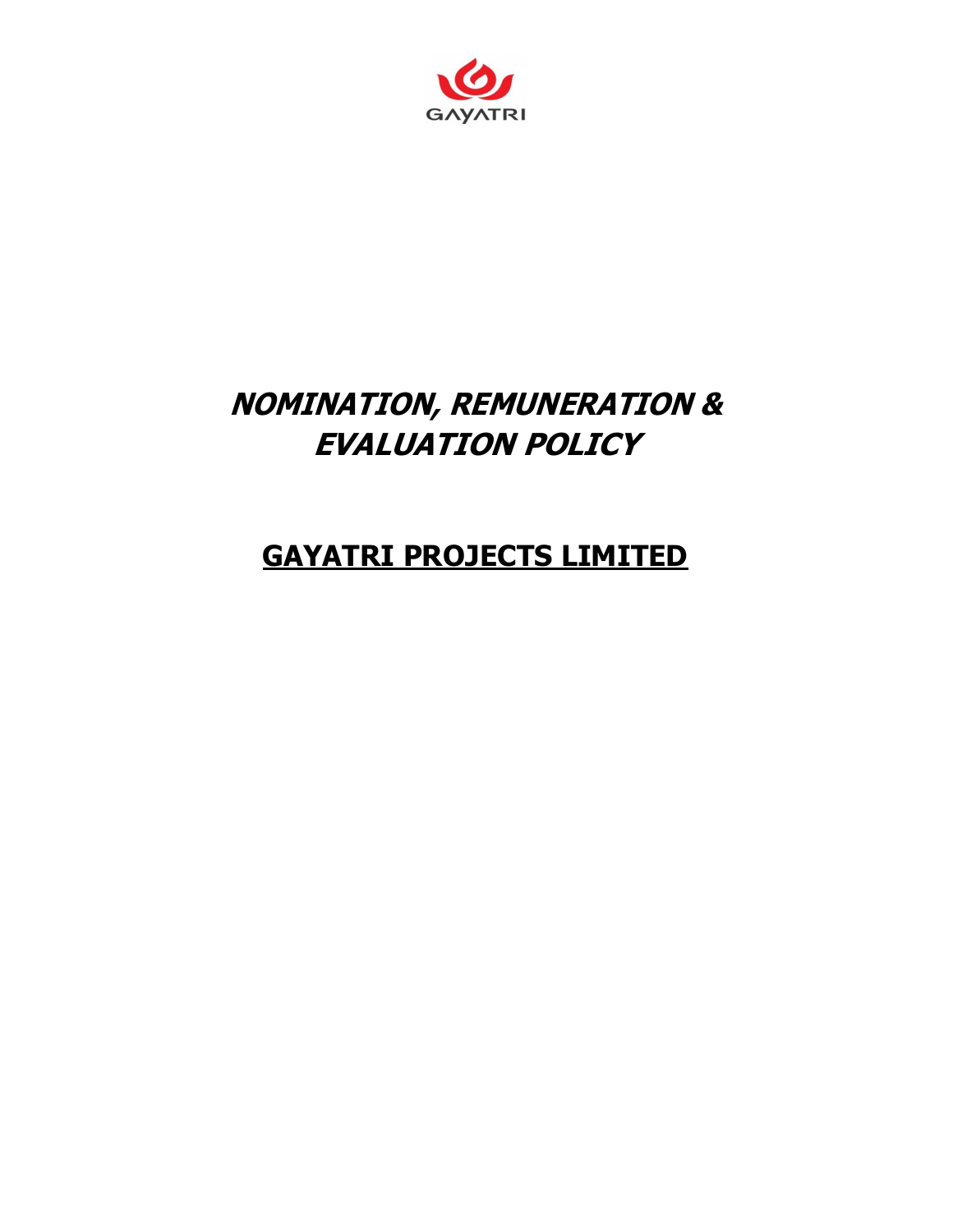

# I. PREAMBLE

Pursuant to Section 178 of the Companies Act, 2013 and Clause 49 of the Listing Agreement, the Board of Directors of every listed Company shall constitute the Nomination and Remuneration Committee. The Company already constituted Remuneration Committee comprising of three non-executive Directors as required under Listing Agreement. In order to align with the provisions of the Companies Act, 2013 and the amended Listing Agreement from time to time, the Board on 29<sup>th</sup> May 2014 changed the nomenclature of the "Remuneration Committee."

This Committee and the Policy is formulated in compliance with Section 178 of the Companies Act, 2013 read along with the applicable rules thereto and SEBI (Listing Obligations and Disclosure Requirements) Regulations, 2015.

# II. OBJECTIVE

The Key Objectives of the Committee would be:

a) To guide the Board in relation to appointment and removal of Directors, Key Managerial Personnel and Senior Management.

b) To evaluate the performance of the members of the Board and provide necessary report to the Board for further evaluation.

c) To recommend to the Board on Remuneration payable to the Directors, Key Managerial Personnel and Senior Management.

# III. DEFINITIONS

- "Board" means Board of Directors of the Company.
- "Company" means "Gayatri Projects Limited."
- "Employees' Stock Option" means the option given to the directors, officers or employees of a company or of its holding company or subsidiary company or companies, if any, which gives such directors, officers or employees, the benefit or right to purchase, or to subscribe for, the shares of the company at a future date at a predetermined price.
- "Independent Director" means a director referred to in Section 149 (6) of the Companies Act, 2013.
- "Key Managerial Personnel" (KMP) means
	- (i) Chief Executive Officer or the Managing Director or the Manager,
	- (ii) Company Secretary,
	- (iii) Whole-time Director,
	- (iv) Chief Financial Officer and
	- (v) Such other officer as may be prescribed.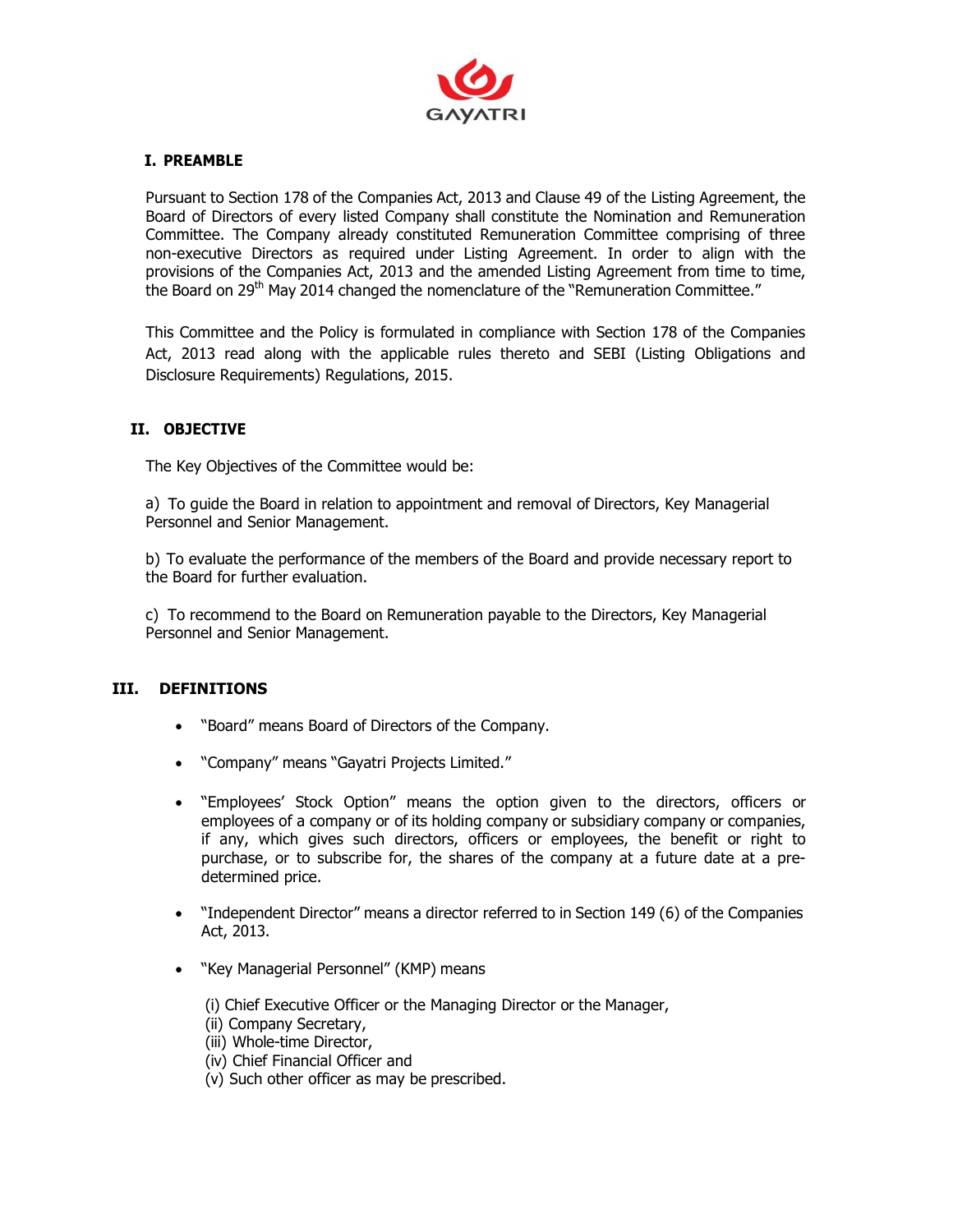

- "Nomination and Remuneration Committee" shall mean a Committee of Board of Directors of the Company, constituted in accordance with the provisions of Section 178 of the Companies Act, 2013 and SEBI (Listing Obligations and Disclosure Requirements) Regulations, 2015.
- "Policy or This Policy" means, "Nomination, Remuneration & Evaluation Policy."
- "Remuneration" means any money or its equivalent given or passed to any person for services rendered by him and includes perquisites as defined under the Income-tax Act, 1961.
- "Senior Management" means personnel of the Company who are members of its core management team excluding Board of Directors. This would include all members of management one level below the executive directors, including all the functional heads.

#### IV. INTERPRETATION

Terms that have not been defined in this Policy shall have the same meaning assigned to them in the Companies Act, 2013, Listing Agreement and/or any other SEBI Regulation(s) as amended from time to time.

# V. GUIDING PRINCIPLES

The Policy ensures that

- The level and composition of remuneration is reasonable and sufficient to attract, retain and motivate Directors of the quality required to run the Company successfully.
- Relationship of remuneration to performance is clear and meets appropriate performance benchmarks and
- Remuneration to Directors, Key Managerial Personnel and Senior Management involves a balance between fixed and incentive pay reflecting short and long term performance objectives appropriate to the working of the Company and its goals.

# VI. ROLE OF THE COMMITTEE

The role of the Committee inter alia will be the following:

- To formulate a criteria for determining qualifications, positive attributes and independence of a Director.
- Formulate criteria for evaluation of Independent Directors and the Board.
- Identify persons who are qualified to become Directors and who may be appointed in Senior Management in accordance with the criteria laid down in this policy.
- To carry out evaluation of every Director's performance.
- To recommend to the Board the appointment and removal of Directors and Senior Management.
- To recommend to the Board policy relating to remuneration for Directors, Key Managerial Personnel and Senior Management.
- Ensure that level and composition of remuneration is reasonable and sufficient, relationship of remuneration to performance is clear and meets appropriate performance benchmarks.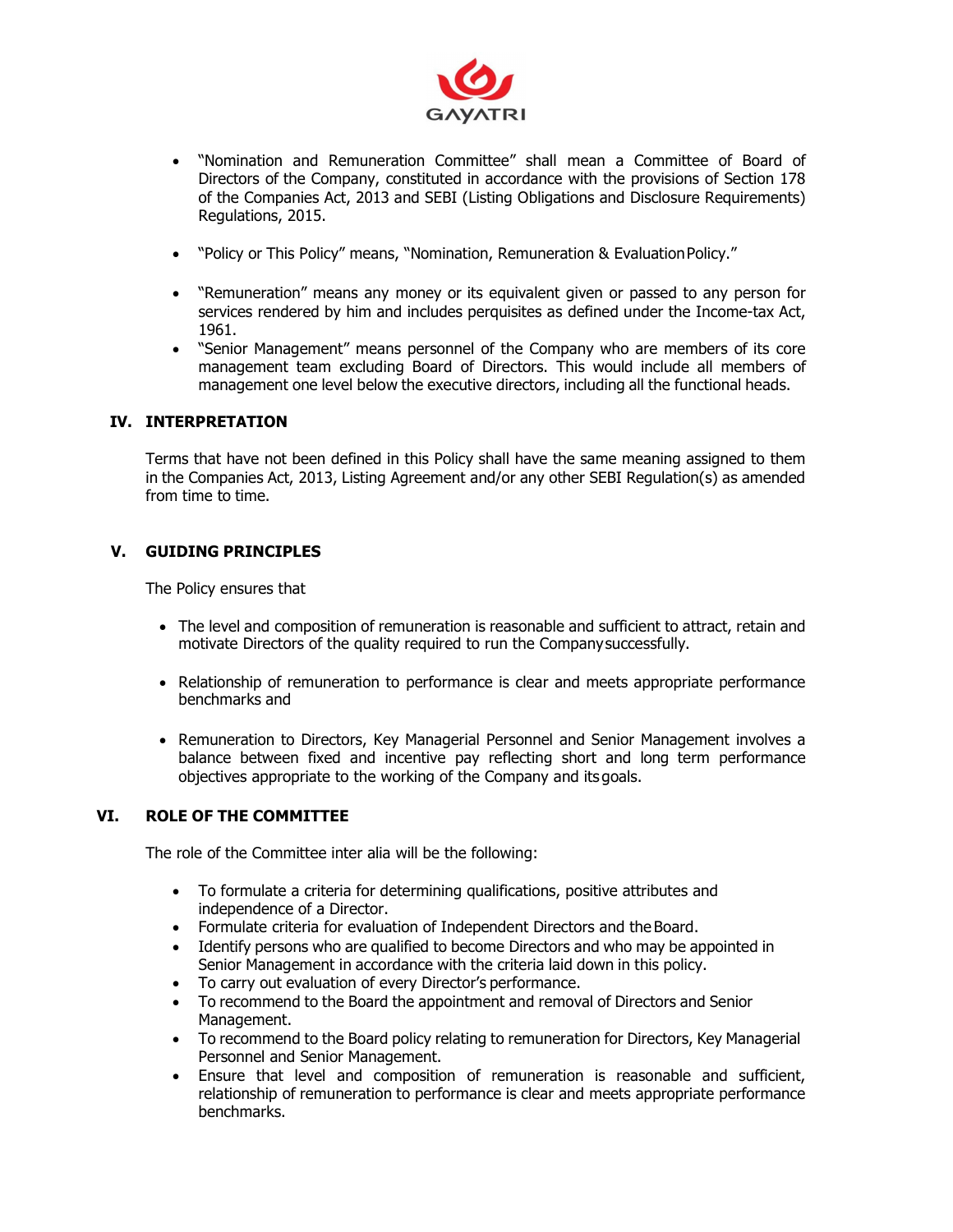

- To devise a policy on Board diversity.
- To carry out any other function as is mandated by the Board from time to time and / or enforced by any statutory notification, amendment or modification, as may be applicable.
- To perform such other functions as may be necessary or appropriate for the performance of its duties.

#### VII. MEMBERSHIP

- The Committee shall comprise at least three (3) Directors, all of whom shall be nonexecutive Directors and at least half shall be Independent.
- The Board shall reconstitute the Committee as and when required to comply with the provisions of the Companies Act, 2013 and applicable statutory requirement.
- Minimum two (2) members shall constitute a quorum for the Committee meeting.
- Membership of the Committee shall be disclosed in the Annual Report.
- Term of the Committee shall be continued unless terminated by the Board of Directors.

#### VIII. CHAIRMAN

- Chairman of the Committee shall be an Independent Director.
- Chairperson of the Company may be appointed as a member of the Committee but shall not Chair the Committee.
- In the absence of the Chairman, the members of the Committee present at the meeting shall choose one amongst them to act as Chairman.
- Chairman of the Nomination and Remuneration Committee could be present at the Annual General Meeting or may nominate some other member to answer the shareholders' queries.

#### IX. FREQUENCY OF MEETINGS

The meeting of the Committee shall be held at such regular intervals as may be required.

#### X. COMMITTEE MEMBERS' INTERESTS

- A member of the Committee is not entitled to be present when his or her own remuneration is discussed at a meeting or when his or her performance is being evaluated.
- The Committee may invite such executives, as it considers appropriate, to be present at the meetings of the Committee.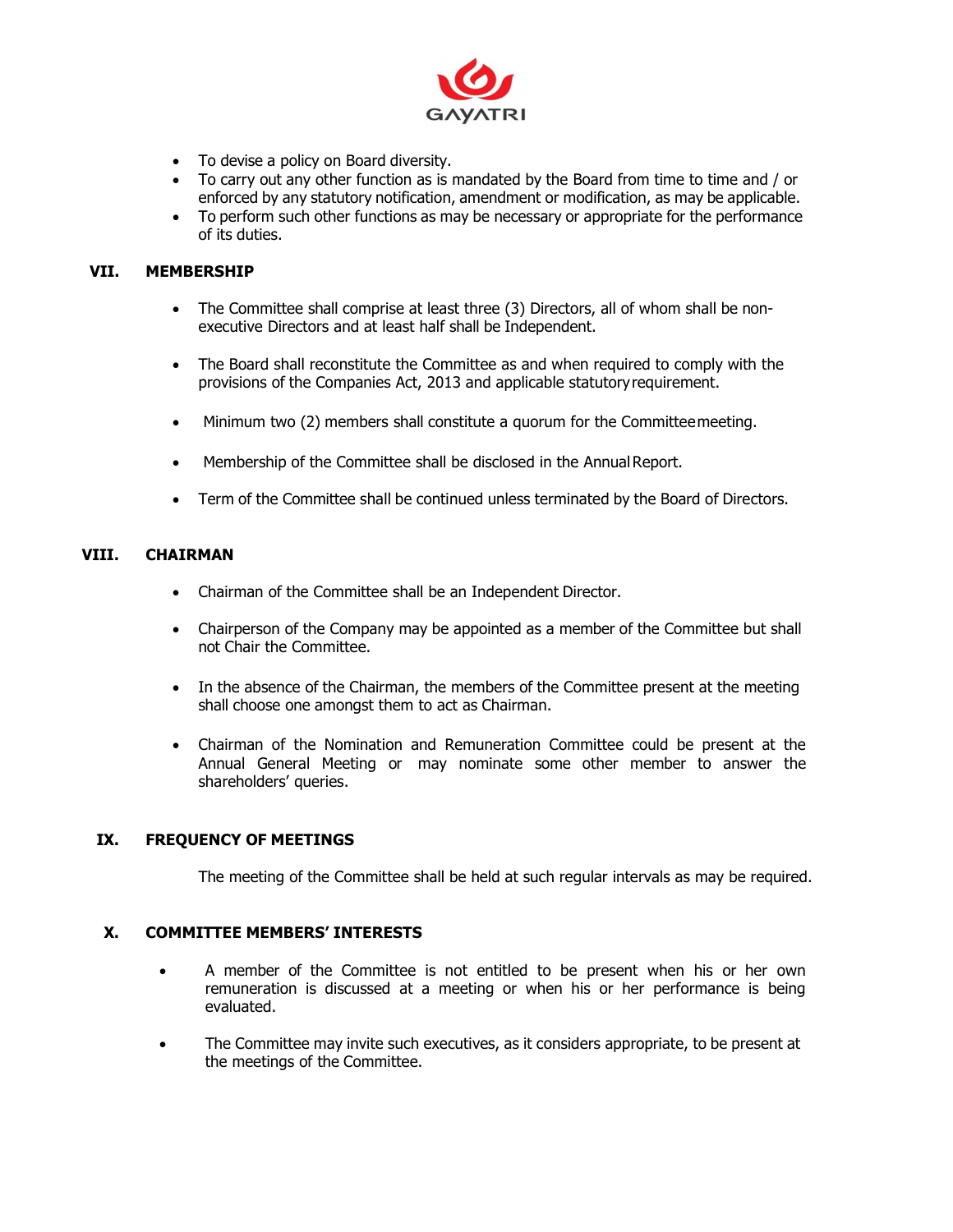

# XI. VOTING

- Matters arising for determination at Committee meetings shall be decided by a majority of votes of Members present and voting and any such decision shall for all purposes be deemed a decision of the Committee.
- In the case of equality of votes, the Chairman of the meeting will have a casting vote.

#### XII. APPOINTMENT AND REMOVAL OF DIRECTOR, KMP AND SENIOR MANAGEMENT

#### Appointment criteria and qualifications:

- 1. The Committee shall identify and ascertain the integrity, qualification, expertise and experience of the person for appointment as Director, KMP or at Senior Management level and recommend to the Board his / her appointment.
- 2. A person should possess adequate qualification, expertise and experience for the position he / she is considered for appointment. The Committee has discretion to decide whether qualification, expertise and experience possessed by a person are sufficient / satisfactory for the concerned position.
- 3. The Company shall not appoint or continue the employment of any person as Managing Director/Whole-time Director/Manager who has attained the age of seventy years. Provided that the term of the person holding this position may be extended beyond the age of seventy years with the approval of shareholders by passing a special resolution based on the explanatory statement annexed to the notice for such motion indicating the justification for extension of appointment beyond seventy years.
- 4. For every appointment of an independent director, the Nomination and Remuneration Committee shall evaluate the balance of skills, knowledge and experience on the Board and on the basis of such evaluation, prepare a description of the role and capabilities required of an independent director. The person recommended to the Board for appointment as an independent director shall have the capabilities identified in such description. For the purpose of identifying suitable candidates, the Committee may:
	- a. use the services of an external agencies, if required;
	- b. consider candidates from a wide range of backgrounds, having due regard to diversity; and
	- c. consider the time commitments of the candidates.

# Term / Tenure:

- 1. Managing Director/Whole-time Director/Manager (Managerial Person):
	- The Company shall appoint or re-appoint any person as its Managerial Person for a term not exceeding five years at a time. No re-appointment shall be made earlier than one year before the expiry of term.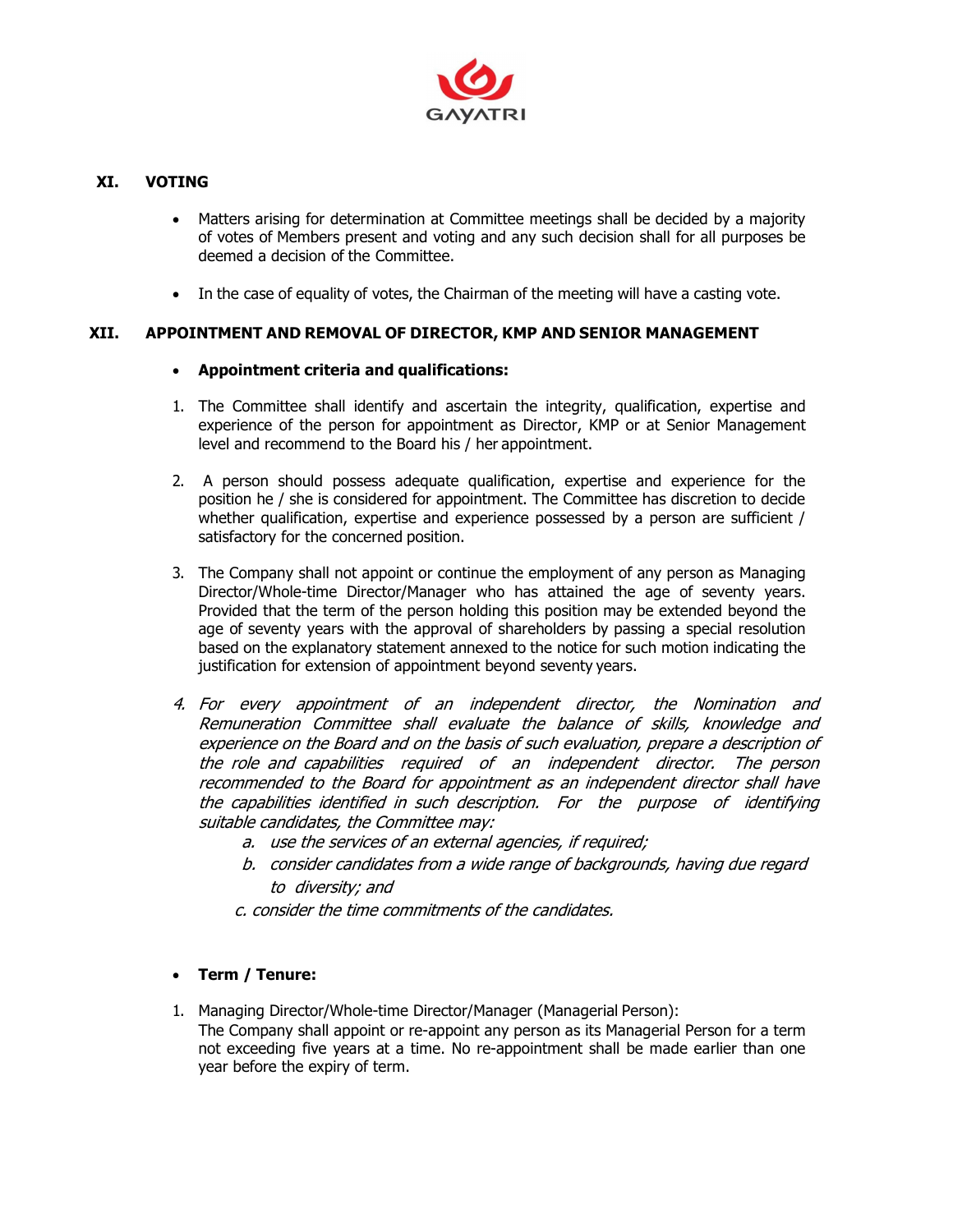

- 2. Independent Director:
	- An Independent Director shall hold office for a term up to five consecutive years on the Board of the Company and will be eligible for reappointment on passing of a special resolution by the Company and disclosure of such appointment in the Board's report.
	- No Independent Director shall hold office for more than two consecutive terms, but such Independent Director shall be eligible for appointment after expiry of three years of ceasing to become an Independent Director provided the criteria as per applicable laws is satisfied.
	- At the time of appointment of Independent Director it should be ensured that number of Boards on which such Independent Director serves is restricted to seven listed companies as an Independent Director and three listed companies as an Independent Director in case such person is serving as a Whole-time Director of a listed company.

#### Evaluation:

- The Committee shall carry out evaluation of performance of every Director, KMP and Senior Management at regular interval (yearly).

#### Removal:

Due to reasons for any disqualification mentioned in the Companies Act, 2013, rules made thereunder or under any other applicable Act, rules and regulations, the Committee may recommend, to the Board with reasons recorded in writing, removal of a Director, KMP or Senior Management subject to the provisions and compliance of the said Act, rules and regulations.

#### Retirement:

The Director, KMP and Senior Management shall retire as per the applicable provisions of the Companies Act, 2013 and the prevailing policy of the Company. The Board will have the discretion to retain the Director, KMP, Senior Management in the same position / remuneration or otherwise even after attaining the retirement age, for the benefit of the Company.

#### XIII. PROVISIONS RELATING TO REMUNERATION OF MANAGERIAL PERSON, KMP AND SENIOR MANAGEMENT

#### General:

- 1. The remuneration / compensation / commission etc. to Managerial Person, KMP and Senior Management Personnel will be determined by the Committee and recommended to the Board for approval. The remuneration / compensation / commission etc. shall be subject to the prior/post approval of the shareholders of the Company and Central Government, wherever required.
- 2. The remuneration and commission to be paid to Managerial Person shall be as per the statutory provisions of the Companies Act, 2013, and the rules made thereunder for the time being in force.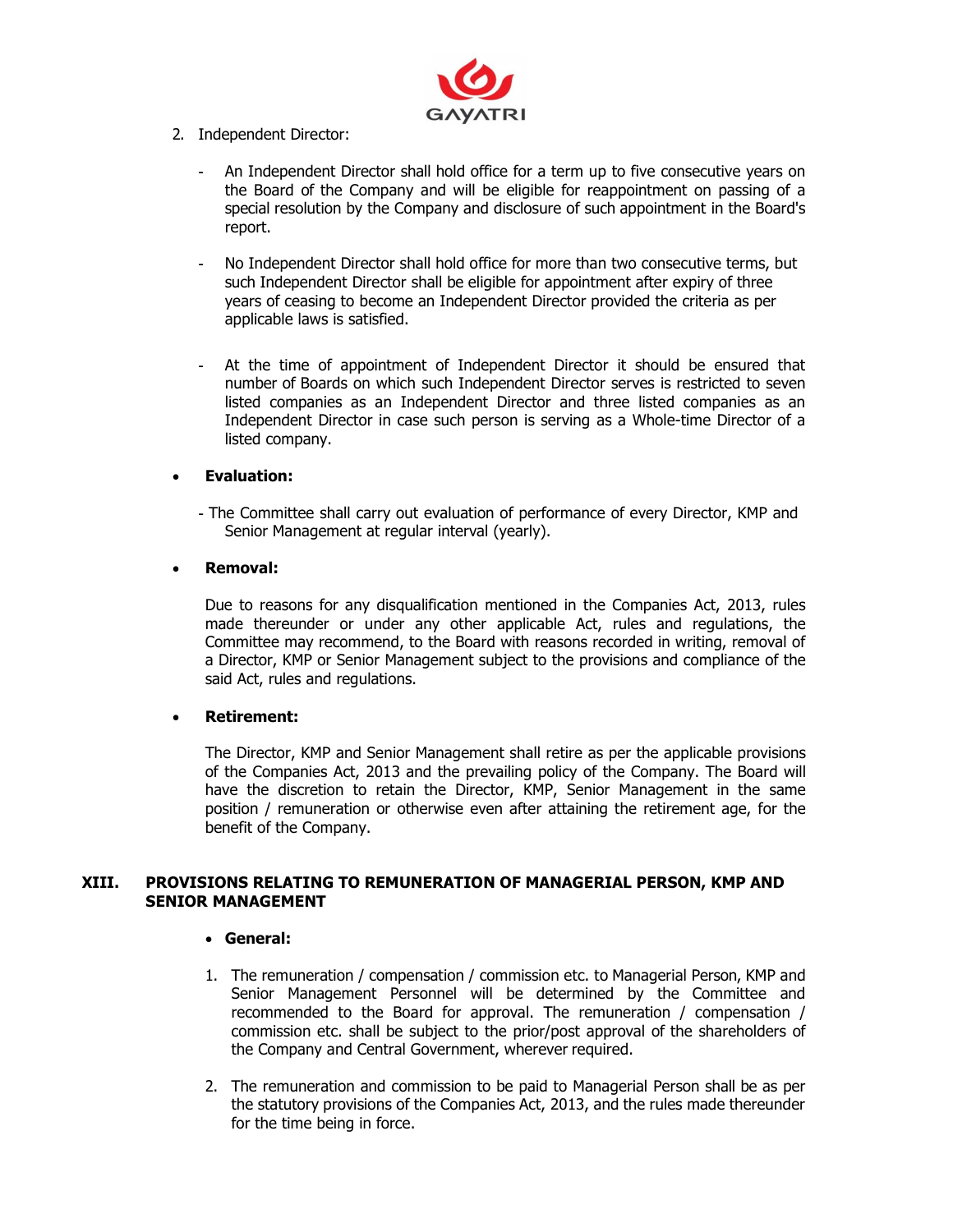

- 3. Increments to the existing remuneration / compensation structure may be recommended by the Committee to the Board which should be within the slabs approved by the Shareholders in the case of Managerial Person. Increments will be effective from the date of reappointment in respect of Managerial Person and 1st April in respect of other employees of the Company.
- 4. Where any insurance is taken by the Company on behalf of its Managerial Person, KMP and any other employees for indemnifying them against any liability, the Premium paid on such insurance shall not be treated as part of the remuneration payable to any such personnel. Provided that if such person is proved to be guilty, the premium paid on such insurance shall be treated as part of the remuneration.

#### Remuneration to Managerial Person, KMP and Senior Management:

1. Fixed pay:

Managerial Person, KMP and Senior Management shall be eligible for a monthly remuneration as may be approved by the Board on the recommendation of the Committee in accordance with the statutory provisions of the Companies Act, 2013, and the rules made thereunder for the time being in force. The break-up of the pay scale and quantum of perquisites including, employer's contribution to P.F, pension scheme, medical expenses, club fees etc. shall be decided and approved by the Board on the recommendation of the Committee and approved by the shareholders and Central Government, wherever required.

2. Minimum Remuneration:

If, in any financial year, the Company has no profits or its profits are inadequate, the Company shall pay remuneration to its Managerial Person in accordance with the provisions of Schedule V of the Companies Act, 2013 and if it is not able to comply with such provisions, with the prior approval of the Central Government.

3. Provisions for excess remuneration:

If any Managerial Person draws or receives, directly or indirectly by way of remuneration any such sums in excess of the limits prescribed under the Companies Act, 2013 or without the prior sanction of the shareholders as the case may be, where required, he / she shall refund such sums to the Company and until such sum is refunded, hold it in trust for the Company. The Company shall not waive recovery of such sum refundable to it unless approved by the company by special resolution within two years from the date the sum becomes refundable. Remuneration to Non-Executive / Independent Director:

1. Remuneration / Commission:

The remuneration / commission shall be in accordance with the statutory provisions of the Companies Act, 2013, and the rules made thereunder for the time being in force.

2. Sitting Fees:

The Non- Executive / Independent Director may receive remuneration by way of fees for attending meetings of Board or Committee thereof.

Provided that the amount of such fees shall not exceed the maximum amount as provided in the Companies Act, 2013, per meeting of the Board or Committee or such amount as may be prescribed by the Central Government from time to time.